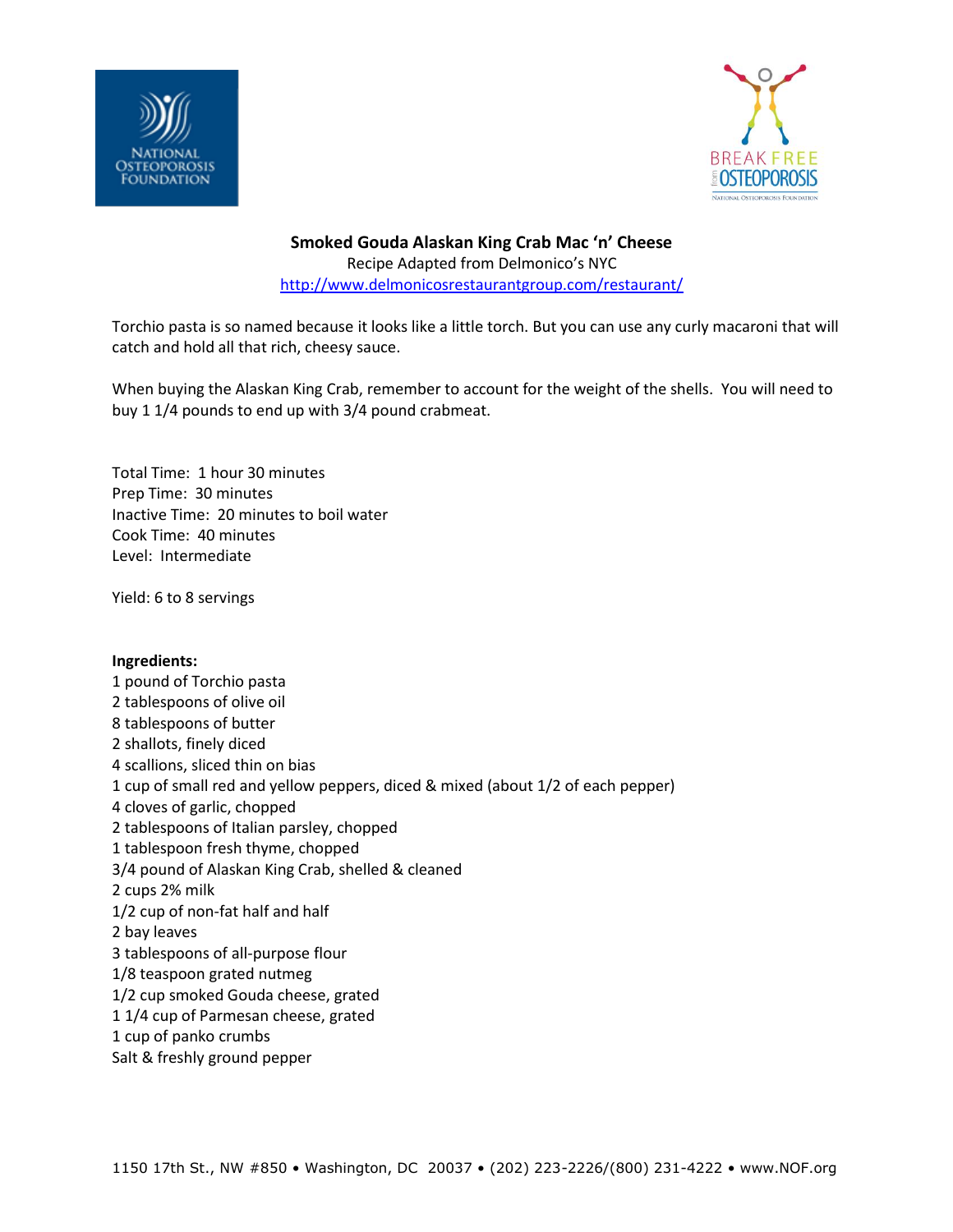



### **Directions:**

### **For the Pasta:**

Bring a large pot of salted water to boil. Add the pasta and blanch for about 5 minutes. Drain the pasta, shock with cold water, drain again and set aside.

### **For the Vegetables:**

In a medium saucepan, heat oil and 2 tablespoons butter over medium heat. Add shallots, scallions, red and yellow peppers, garlic, parsley and thyme. Season with salt and pepper and cook until vegetables soften, about 3 to 4 minutes.

Remove from heat, and gently fold crab into vegetable mixture, set aside.

### **For the Cheese Sauce:**

In a small saucepan or microwave, heat together the 2% milk, non-fat half and half and the 2 bay leaves. Heat until steamy but not boiling. Remove bay leaves before using.

In another saucepan, melt 4 tablespoons of butter over a low heat. Whisk in flour and cook for 1 to 2 minutes to cook out the flour taste.

Slowly whisk in the hot milk, making sure to avoid lumps. Season with nutmeg, salt, and freshly ground pepper. Cook until sauce thickens and can coat the back of a spoon, about 2 to 3 minutes. Stir in the 1/2 cup smoked Gouda and 1 cup Parmesan cheese. Remove the saucepan from the heat and continue stirring until all the cheese has melted into sauce.

#### **For the Panko Topping:**

Melt the remaining 2 tablespoons of butter. Toss the melted butter with the Panko crumbs. Set aside.

#### **To Assemble Mac 'n' Cheese:**

Pre-heat the oven to 375 degrees F.

Combine the pasta with the hot cheese sauce until well mixed. Fold in the crab-vegetable mixture.

Transfer mac and cheese into a large baking dish.

Sprinkle the top with the buttered Panko topping. Sprinkle with remaining 1/4 cup Parmesan cheese.

Bake in pre-heated oven until mac and cheese is heated through and the crust is golden brown, approximately 15 to 20 minutes.

Serve while bubbling.